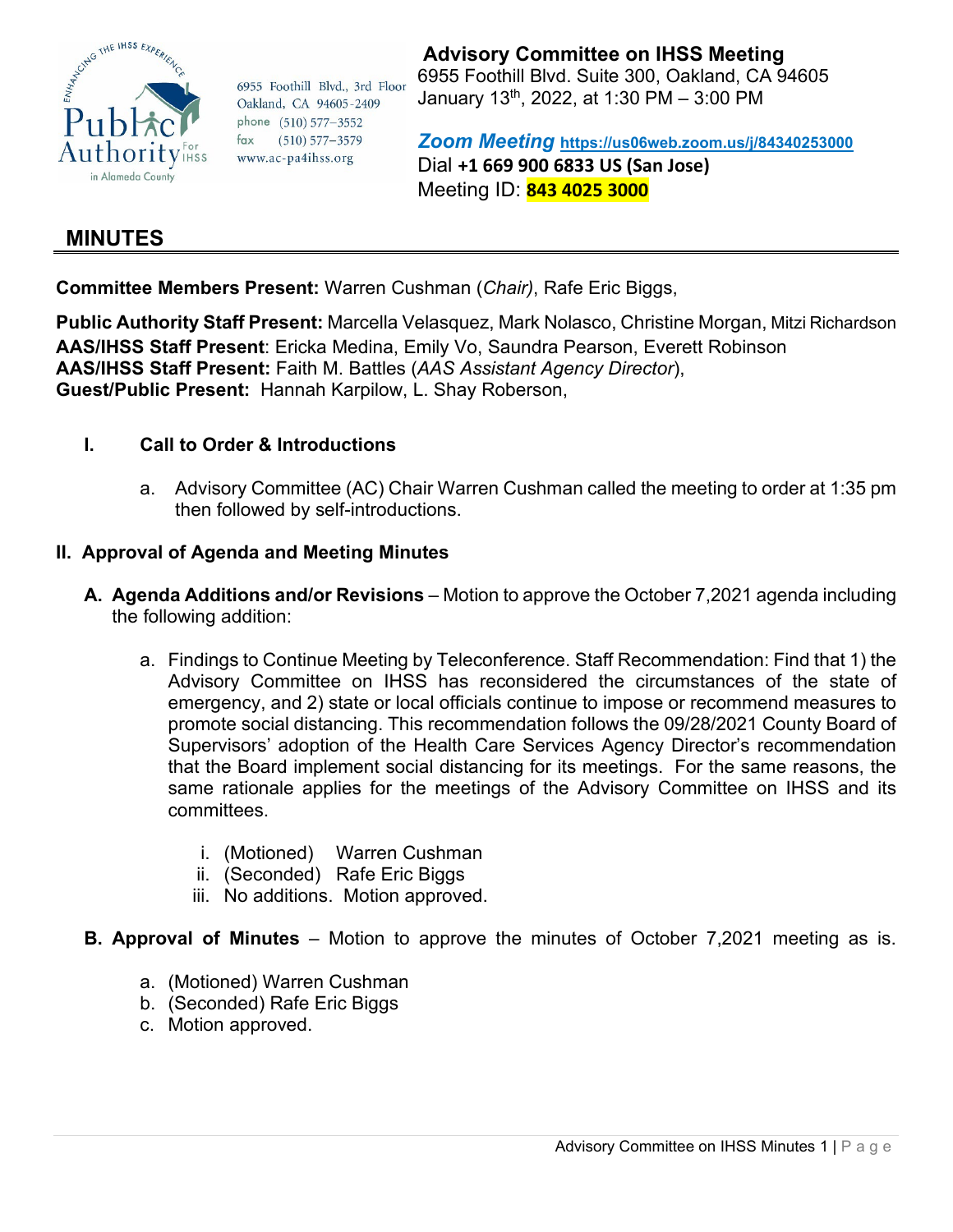## **III. Adult & Aging Services (AAS) Updates (Faith M. Battles)**

- **A.** COVID-19 Updates
	- a. Our department has seen a rise in Covid-19 exposures and positive tests in our workforce due to the highly contagious Omicron variant, which has greatly impacted the work of the Department the impact to our work is significant
	- b. California Department Public Health (CDPH) Officer issued order that visitors to certain facilities would have to be tested, vaccinated, and have received booster shot before visiting. The impacted facilities include skilled nursing facilities, psychiatric facilities, and residential treatment facilities. This new law doesn't affect Adult Protective Services (APS) workers.
- **B.** Upcoming Legislative Impacts to IHSS Program
	- a. Expansion of Medi-Cal to Undocumented Adults aged 50 and over
	- b. Effective January 1, 2022 individuals aged 60 and over are eligible for APS services , which we anticipate will increase IHSS Recipients with language needs
	- c. The Home Safe program has been made permanent and secured additional funding.
	- d. The state is out of compliance with the Electronic Visit Verification (EVV)federal requirement. The state is implementing measures counties must comply with to get into compliance.
- **C.** State and County Initiatives:
	- a. The state is out of compliance with the Electronic Visit Verification (EVV)federal requirement. The state is implementing measures counties must comply with to get into compliance.

## **IV. Public Authority (PA) Updates**

### **A. Registry Update (Mark Nolasco)**

- a. 847 Registry Providers
- b. 2,683 current number of IHSS Recipients
- c. 274 was the average of referrals generated per month in 2021
- d. Pandemic impacted IHSS provider availability or several reasons
	- Concerns for COVID exposure while providing IHSS support in the homes of IHSS **Recipients**
	- A lot of people pulled their loved ones out of care facilities due to fear of COVID exposure in favor of having them at home which created a more taxing demand for care IHSS Providers.
- e. We engaged in targeting recruitment of IHSS Providers in specific areas of the county.
	- If we see a trend in geographic areas we can send mass notifications to our existing IHSS Providers in the area.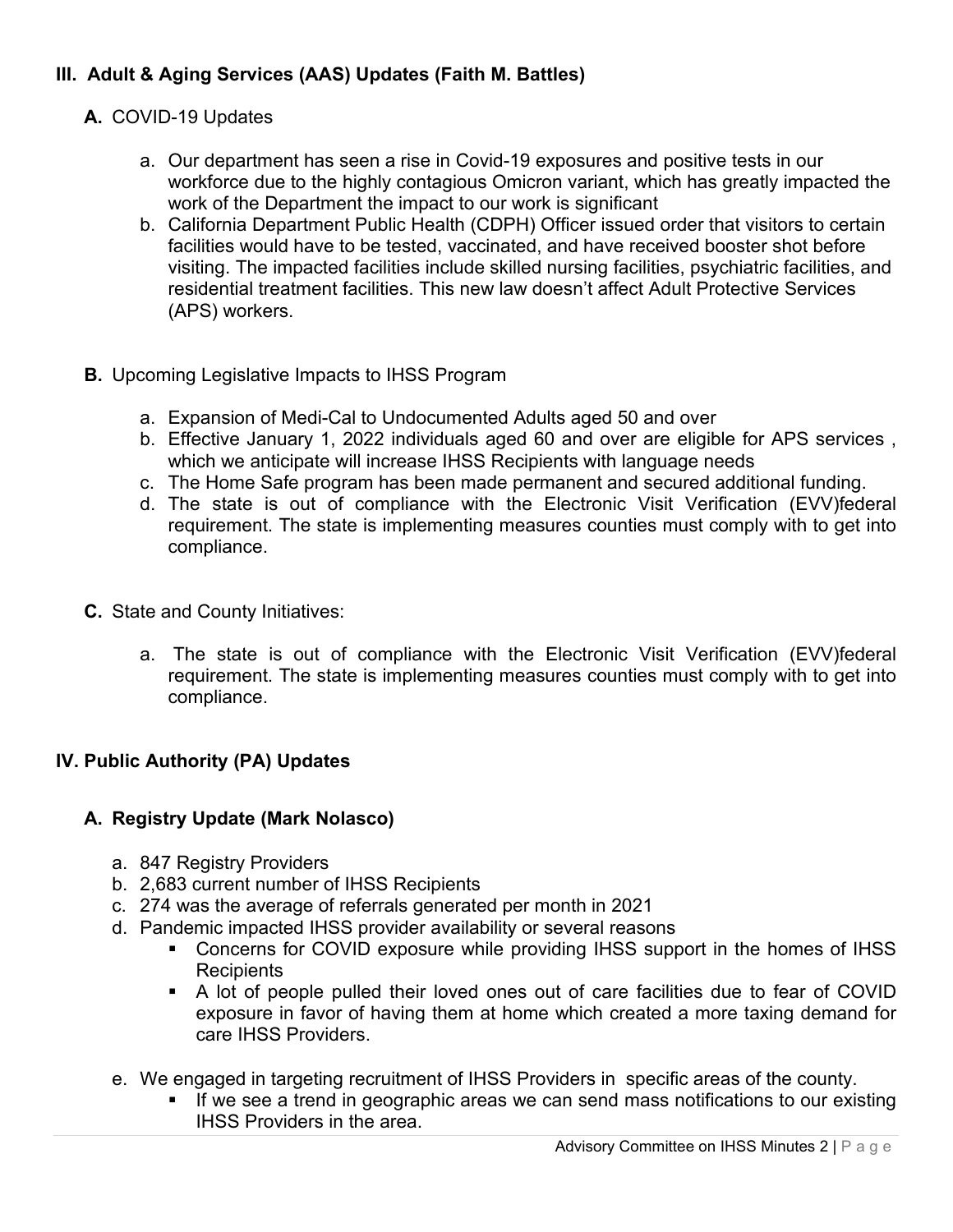- We run registry reports through our registry database to check referrals where we are not able to send IHSS Providers
- We have yet to engage in paid advertisements to recruit IHSS Providers
- We collaborate with local community and state colleges to recruit IHSS Providers as well as engaging, agencies that support refugees that are able to work legally in the country.

### **B. Provider Health Benefits Update (Christine Morgan & Emily Vo)**

- a. 5836 was our average number of IHSS Providers covered by health benefits in 2021.
- b. We can continue to distribute personal protective equipment (PPE) to our IHSS Recipients and IHSS Providers in the AAS Lobby here at Eastmont Town Centre. PPE is given out once every pay period and includes 20 gloves, 1 N95 and 1 surgical mask per ask. The expected expiration date of this requirement as set forth by the state is June 30, 2022.

### **C. Training & Outreach Update (Mitzi Richardson)**

- a. We kicked off the new year with our diabetes training, which is offered twice a month and focused around being active. We have incorporated the home, health, and hospice training as well. We are working on providing training that will help remove taboos and negative thought process around hospice. Training focused on financial wellness to pay for college and personal emergency preparedness. Our Community Care Partners will host a COVID-19 resource training in the coming months.
- b. We formed a collaboration with other County of Alameda agencies to s hare training resources as we support the same population. One of those collaborations is with Dr. Micheal Harper, Geriatrician with UCSF. He delivers and developed the geriatric workforce enhancement program (GWEP). A grant funded training, used for preparing and training the workforce like IHSS recipients. Will offer the same topic twice each month to capture most people Training will focus on something called the four M's. . Mentation, What Matters, Mobility

and Medications.

- c. Mass notifications were sent out to boost enrollment for San Leandro Adult School's Homecare Worker Program's Spanish & English sections. We reached maximum enrollment for both sections. San Leandro Adult School also has a "Ladders" document showing how students can advance from Homecare Workers to enter their CNA & LVN programs.
- d. The state is planning to roll out a career pathways paid training for IHSS service providers. It is meant to provide training opportunities that will enhance provider skills and opportunities.

### **V. Recruitment**

### **A. Advisory Committee Members**

- 1. **Hannah Karpilow** applied as Member (*Senior Advocate Position*). AC-IHSS Interview took place on November 8, 2021
	- i. Motion to approve Hannah Karpilow January 13, 2022, meeting as presented.
		- a. (Motioned) Rafe Eric Biggs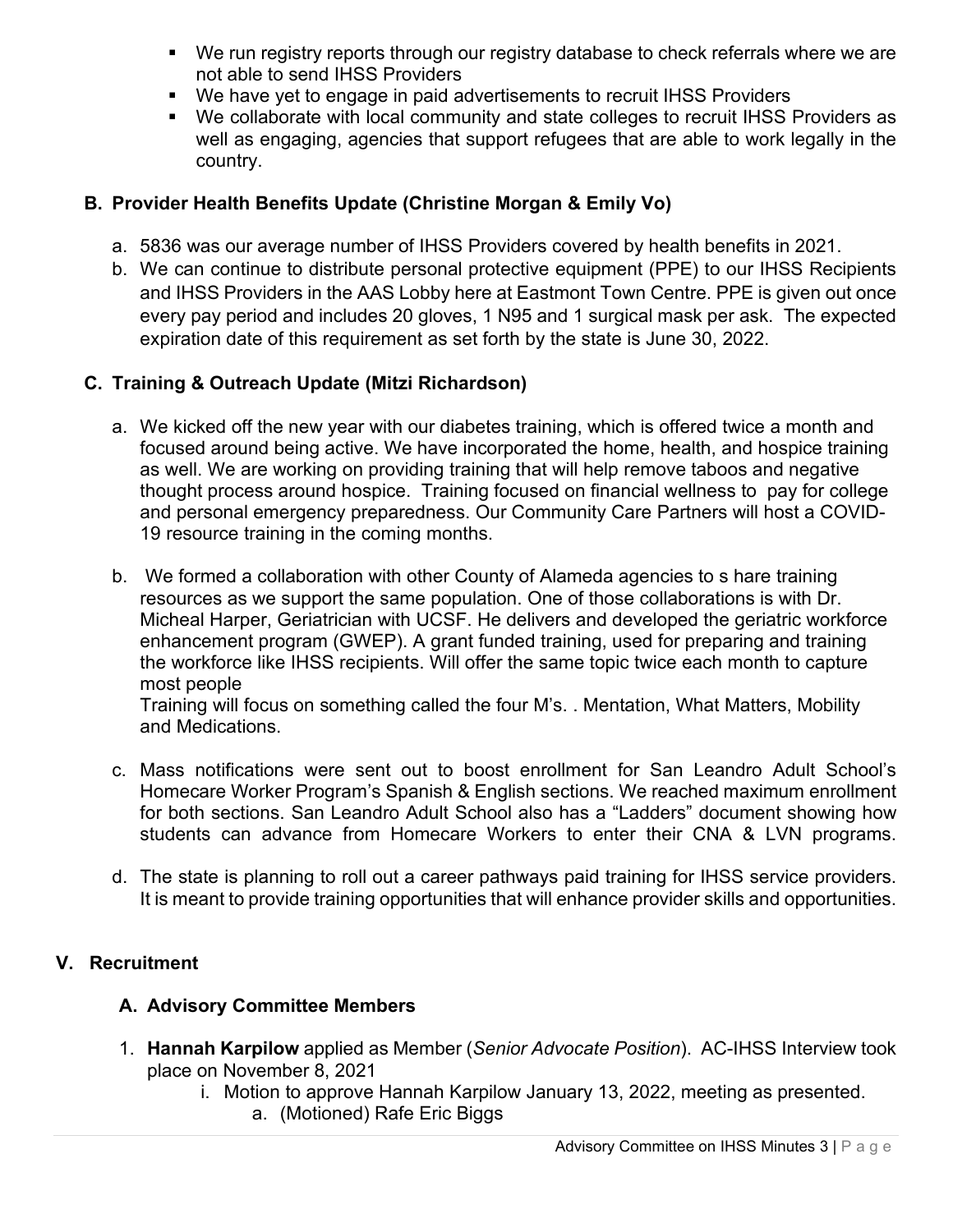- b. (Seconded) Warren Cushman
- c. All in favor. *Motion was approved.*
- 2. **Shay L. Roberson** applied as Member (*Senior Advocate Position*). AC-IHSS Interview took place on November 30, 2021
	- ii. Motion to approve Shay L. Roberson January 13, 2022, meeting as presented.
		- d. (Motioned) Rafe Eric Biggs
		- e. (Seconded) Warren Cushman
		- f. All in favor. *Motion was approved.*
	- c. **Hannah Karpilow** applied as Member *(Non-Family Member Provider)* Will set up interview with the Recruitment committee and the candidate.

## **VI. Other Discussion Items**

## **A. California In Home Supportive Services Consumer Alliance (CICA) Membership Report and Additional Rep (Warren Cushman)**

CICA is in the process of putting together a strategic plan for the year. There is going to be a CICA training that all committee members should attend. It will outline and discuss how to create a really strong IHSS PA Committee. We can learn from other members how to lead and make policy.

## **B. SEIU Rep (Brenda Jackson) –** No one from SEIU 2015 present

## **C. Request Making Changes to The Current By-Laws**

Process to make changes is to form a bylaw subcommittee and meet where you would review bylaws, decide what things you want to change, and make a list of recommendations. The recommendations would go on the Board of Supervisors (BOS) agenda and be addressed at a full board meeting. The BOS would have to take a vote and approve any recommendations. Once approved, the Executive Director would write a Board Letter to the governing body (BOS) and put it forth on their agenda for their review and approval. Must take recommendation to the IHSS Advisory Meeting.

The OPA is happy to help set up a S=sub-committee meeting. Warren will connect with Shawn. We will send Warren a copy of the bylaws.

## **VII. Action Items**

## a. **Next Advisory Committee Meeting**

b. **Next meeting will be on Thursday, April 7, 2022**.

# **VIII. Public Input (Time Limit: 3 minutes per speaker)**

Hannah Karpilow Hannah Karpilow – I have a lot of comments and questions.

This idea of enforcing vaccine status for workers is impossible. Clients, if their worker doesn't want to get vaccinated they will have to let them go and they are starting at square one getting a provider which is difficult. The client may not care as they themselves might not be vaccinated. I think that is